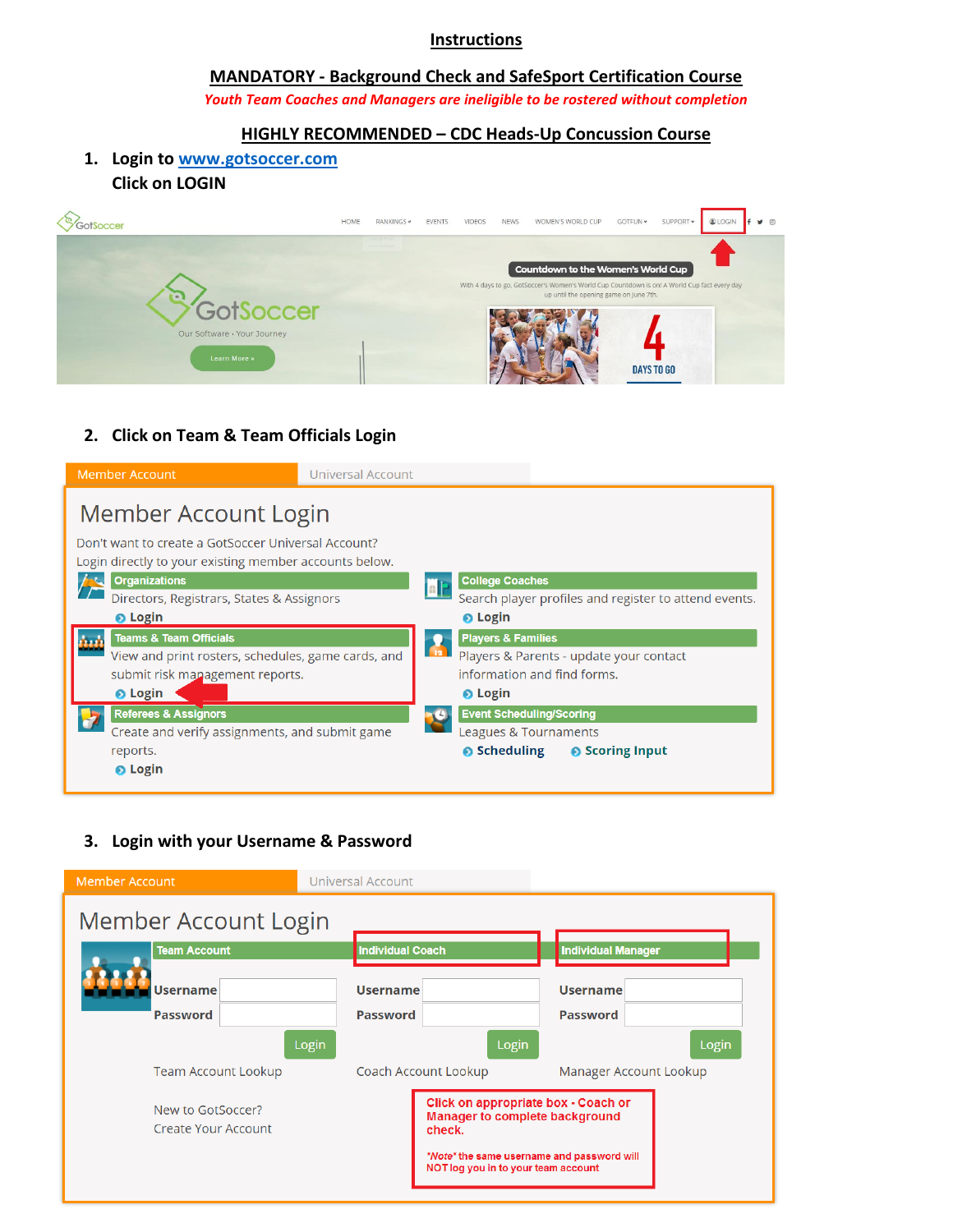#### **4. Click on Background Checks**



#### **5. Watch Concussion Video and then Click on Submit New Report**



# **Your account will state Pending after submitted.**

**You are cleared once it states Approved.**

**If after 48 business hours it continues to state Pending or states Under Review, please reach out to 972-979-6582**